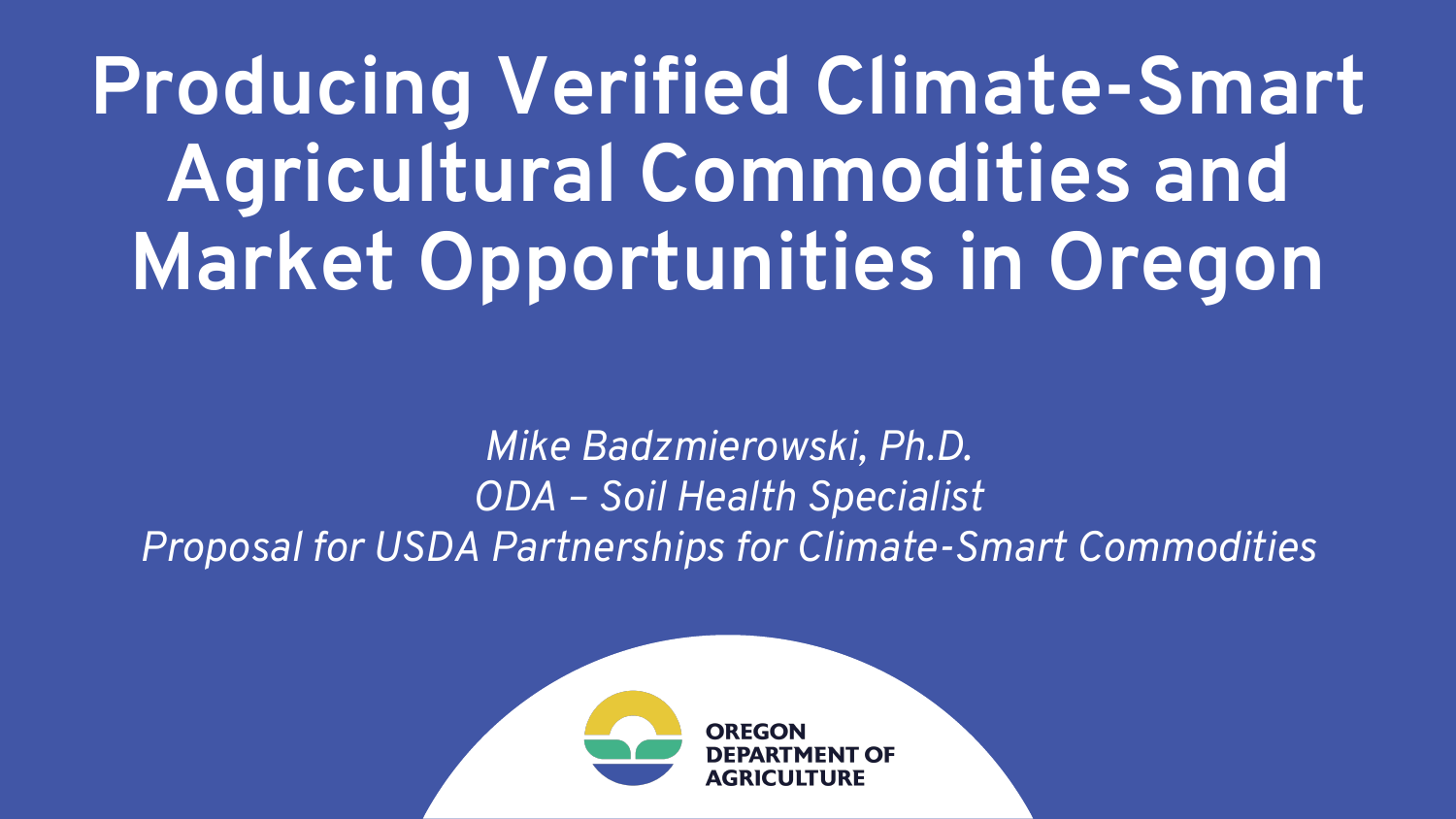## **USDA Grant Request**

- Proposal due **May 6th**
- 1st funding pool \$5 million \$100 million
- "Climate-smart commodity" agricultural commodity **produced using** agricultural (farming, ranching, or forestry) practices that reduce greenhouse gas (GHG) emissions or sequester carbon
- **Examples**: Cover crops Low-till or no-till Nutrient management Enhanced efficiency fertilizers • Manure & feed management • Buffers, wetland, and grassland management, and tree planting on working lands • Agroforestry and afforestation on working lands • Afforestation reforestation and sustainable forest management • Planting for high carbon sequestration rate • Maintaining and improving forest soil quality • Increase on-site carbon storage through Forest Stand Management

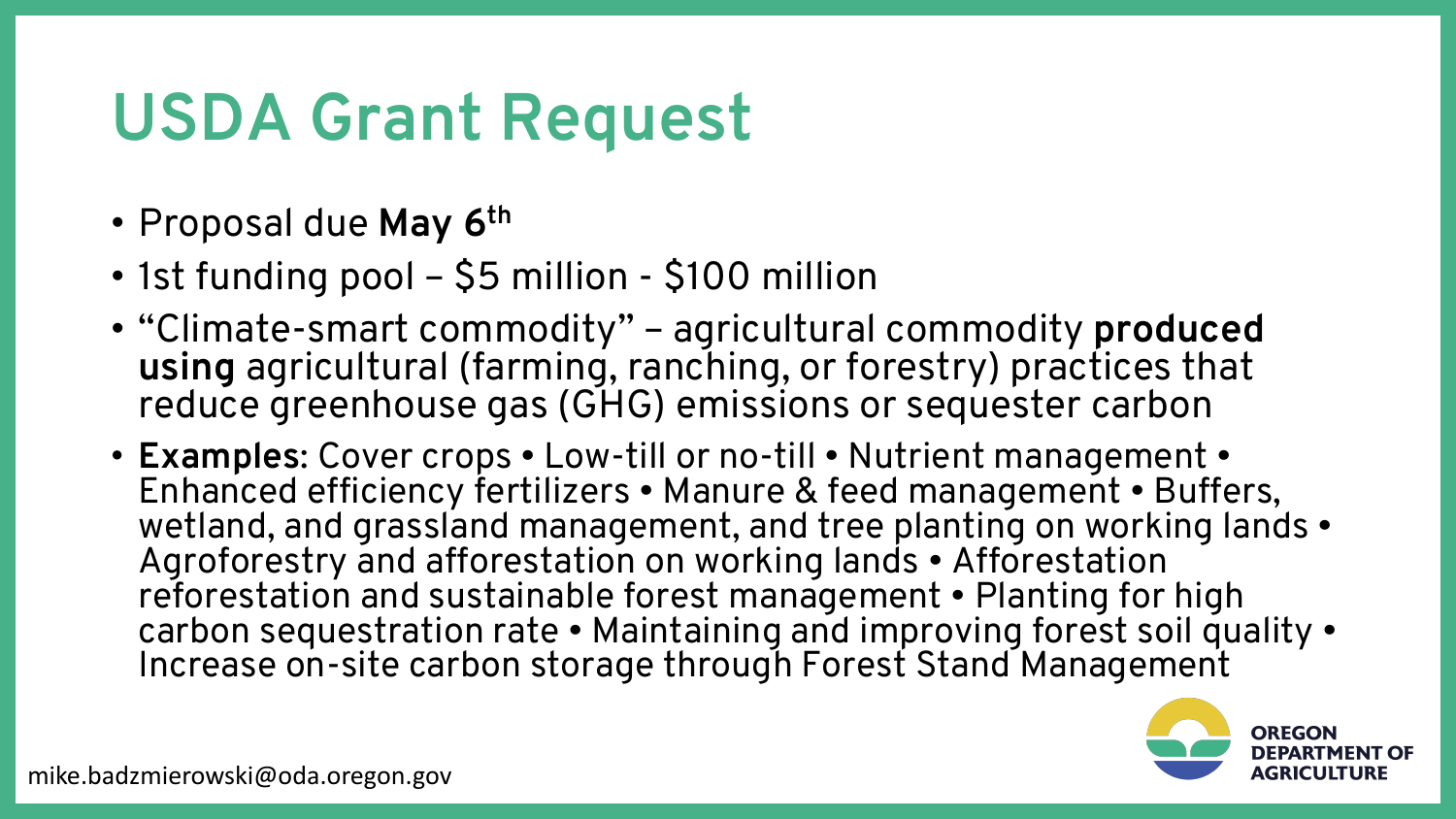### **ODA Proposal Goals**

1. Establish a statewide grant program to assist agricultural producers in Oregon in the implementation and management of climate-smart practices with goal achievement verification.



mike.badzmierowski@oda.oregon.gov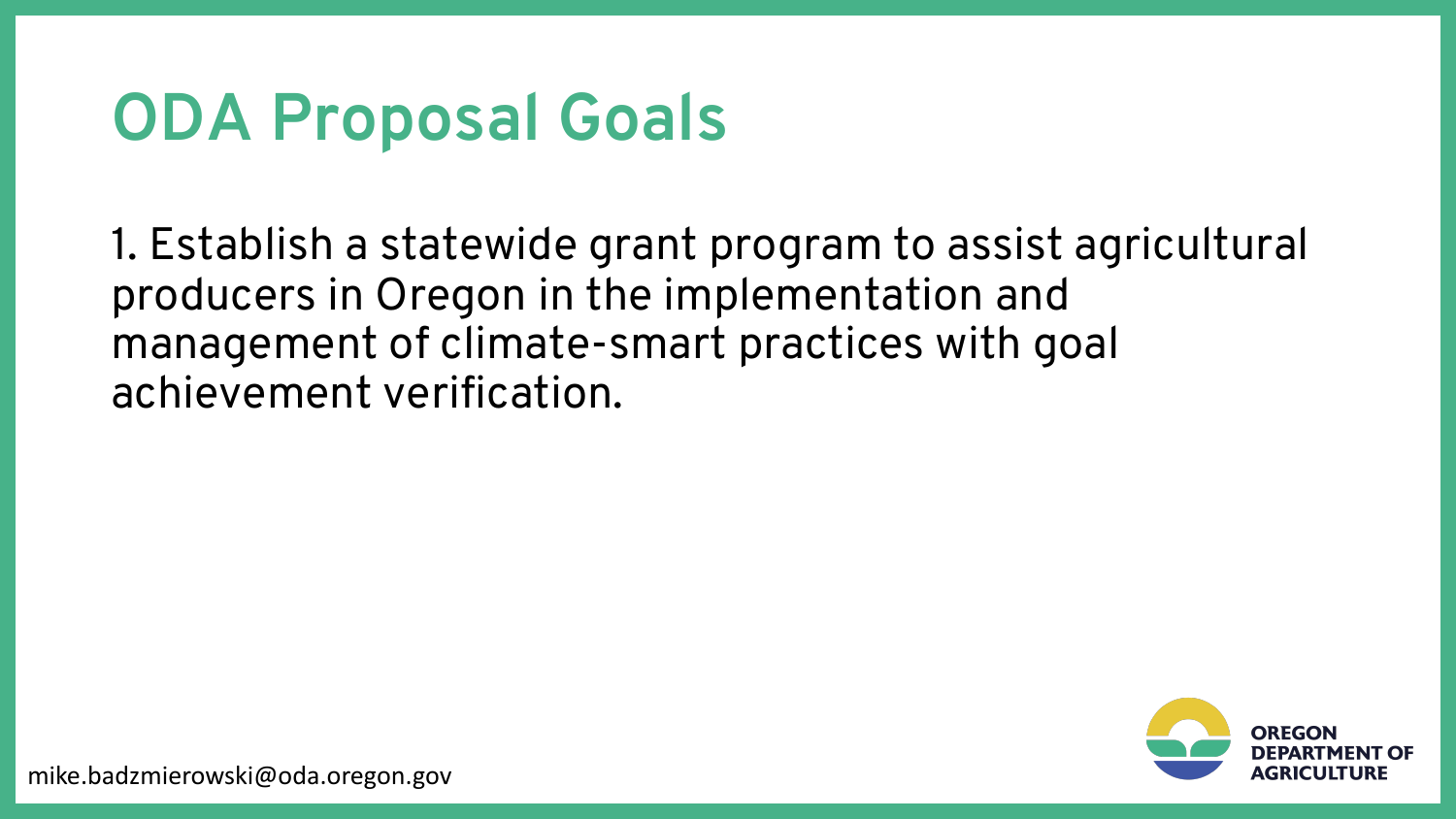### **ODA Proposal Goals**

2. Voluntarily conduct a no-cost soil health program to assess the current "State of Soil Health" in Oregon agricultural working lands.



mike.badzmierowski@oda.oregon.gov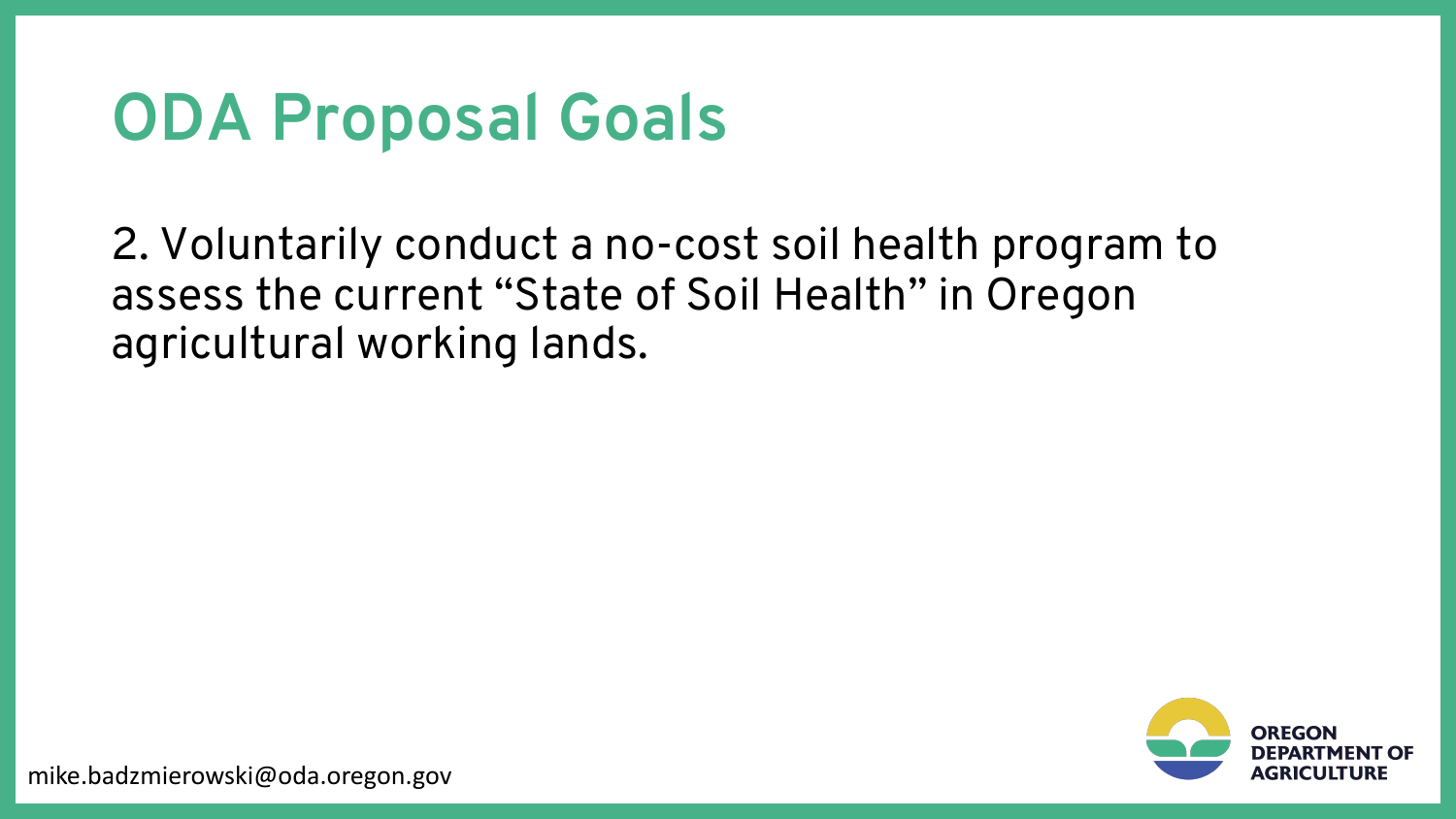### **ODA Proposal Goals**

3. In collaboration with local leaders, create market opportunities for climate-smart commodities produced in Oregon in order to be identified and distinguishable in the market space.

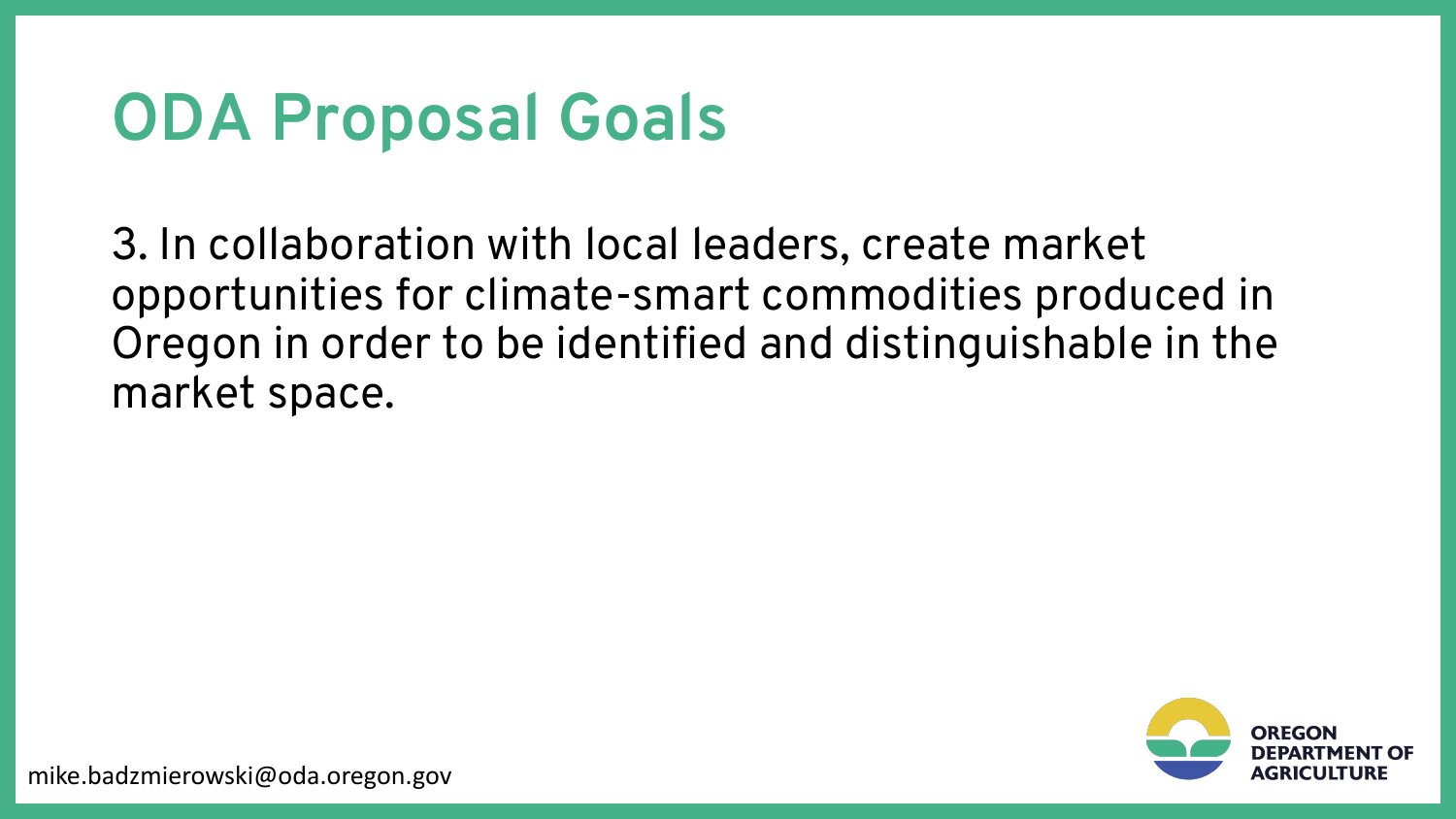# **Program Highlights**

- **The majority of funding will go directly to producers** to reduce the financial risk and barriers of implementing climate-smart approaches
- The soil assessment program will be at **no cost** to producers to gain access to comprehensive soil analysis and consultation and improve the understanding of the current "State of Soil Health" on Oregon agricultural lands.
- Increase the number of weather monitoring stations in currently underrepresented locations in Oregon
- Help producers access or create marketing opportunities (e.g., **carbon markets** and **potential** new partnerships with food processors and retailers)